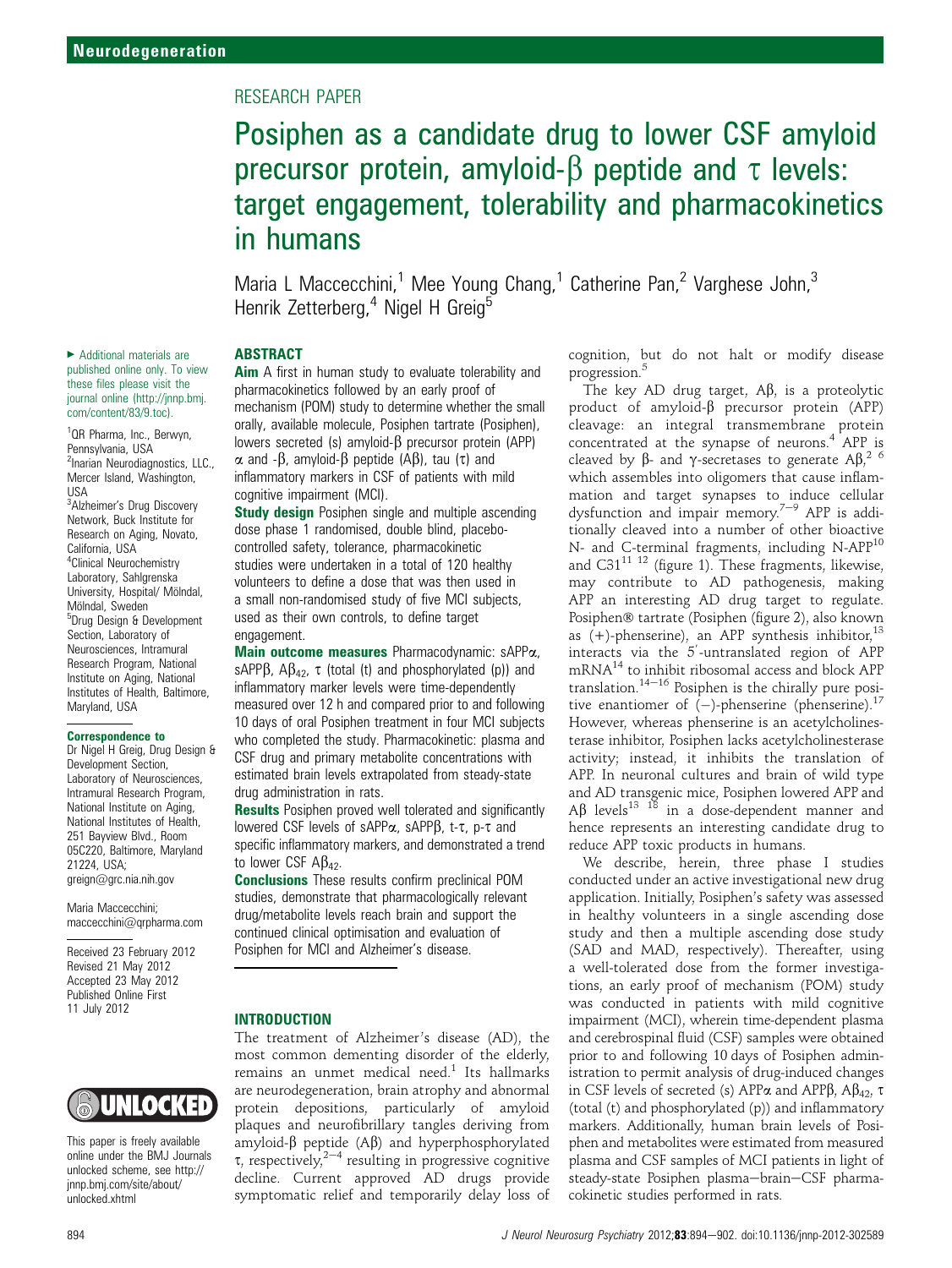

Figure 1 Schematic of amyloid- $\beta$  precursor protein (APP) processing pathway leading to AD. Amyloidogenic processing of APP generates  $A\overline{B}$ , a hydrophobic, neurotoxic, self-aggregating  $40-42$  amino acid peptide that accumulates preferentially within amyloid plaques.4 6 Recent research suggests that APP processing can result in a number of toxic fragments, including N- and C-terminal peptides<sup>10 11</sup> that may induce neuronal dysfunction, degeneration and death leading to the hypothesis that a number of APP fragments are toxic to nerve cells.

#### DESIGN AND METHODS Drug substance

Posiphen, (3aR)-1, 3a, 8-trimethyl-1, 2, 3, 3a, 8, 8a-hexahydropyrrolo (2, 3-b) indol-5-yl phenyl-carbamate tartrate (investigational new drug #72 654) was manufactured to good manufacturing process requirements by Rhodia (Boulogne-Billancourt, France) (See online Supplemental information SI-1).

#### **Standards**

Posiphen and its metabolites, N1- and N8-norposiphen and N1, N8-bisnorposiphen, were synthesised (National Institute on Aging, Baltimore, Maryland, USA) to >99.5% purity.<sup>19 20</sup>

# Animal studies

To aid extrapolation of drug and metabolite concentrations in human brain from those measured in human plasma and CSF in the POM MCI study, Posiphen (75 mg/kg/day continuous infusion) was administered to (male adult Fischer-44) rats under steady-state conditions and samples were simultaneously collected and drug/metabolite concentrations quantified in each compartment (See online Supplemental information SI-2).

Figure 2 Chemical structures of Posiphen and primary metabolites, and their plasma, brain and CSF concentrations in (A) rats and (B) mild cognitive impairment (MCI) subjects following Posiphen administration. (A) Simultaneous plasma (ng/ml), brain (ng/g wet weight) and CSF (ng/ml) levels of Posiphen and metabolites measured under steady-state conditions following Posiphen (75 mg/kg/day  $\times$ 10 days by continuous administration subcutaneous pump). (B) In an equivalent MCI phase I study following 10 days of Posiphen  $(4\times60 \text{ mg/day})$ , plasma (ng/ml) and CSF (ng/ml) levels of Posiphen and metabolites were measured, and extrapolated brain levels were determined from steady-state animal data.

#### Clinical studies Phase I SAD

A randomised, double blind, placebo-controlled safety, tolerance and pharmacokinetic study (first in human) was performed with six groups of male and female healthy volunteers receiving serially increasing single doses of Posiphen or placebo, followed by monitoring of safety (vital signs, ECGs, clinical laboratory tests, capture of adverse events) and collection of blood and urine samples at regular intervals up to 24 h for preliminary pharmacokinetic analyses. The escalating doses to be studied were 10, 20, 40, 80, 160 and 240 mg (and placebo). Due to the limiting side effects (nausea and vomiting), the highest dose studied was 160 mg of Posiphen; the 240 mg dose was not administered (See online Supplemental information SI-3).

The study was conducted by the PRACS Institute (East Grand Forks, Minnesota, USA) and was fully approved by their Institutional Review Board.

# Phase I MAD

A randomised, double blind, placebo-controlled safety, tolerance, pharmacokinetic study was performed with six of eight male and six of eight female healthy volunteers in each of three successive groups being administered one of three serially increasing, multiple dose regimens of Posiphen and two male and two female subjects in each treatment group receiving placebo. Safety (vital signs, ECGs, clinical laboratory tests, capture of adverse events) was monitored throughout the study and blood and urine samples were collected. The escalating regimens were 20, 40 and 60 mg, and placebo four times a day for 7 or 10 days. Plasma obtained from blood samples was analysed as described above (See online Supplemental information SI-4).

For inclusion/exclusion criteria see online Supplemental information SI-5.

The study was likewise conducted by the PRACS Institute and was fully approved by their Institutional Review Board.

# Phase I early POM with pharmacokinetics and pharmacodynamics (ClinicalTrials.gov Identifier: NCT01072812)

An open-label study was performed in which five healthy male and female MCI patients (three male and two female patients) received Posiphen at  $4\times60$  mg/day (total 240 mg/day) for 10 days. This dosing regimen was well tolerated in the earlier MAD study. To avoid potential inter-subject variability, subjects were used as their own controls. Specifically, serial plasma and



J Neurol Neurosurg Psychiatry 2012;83:894-902. doi:10.1136/jnnp-2012-302589 895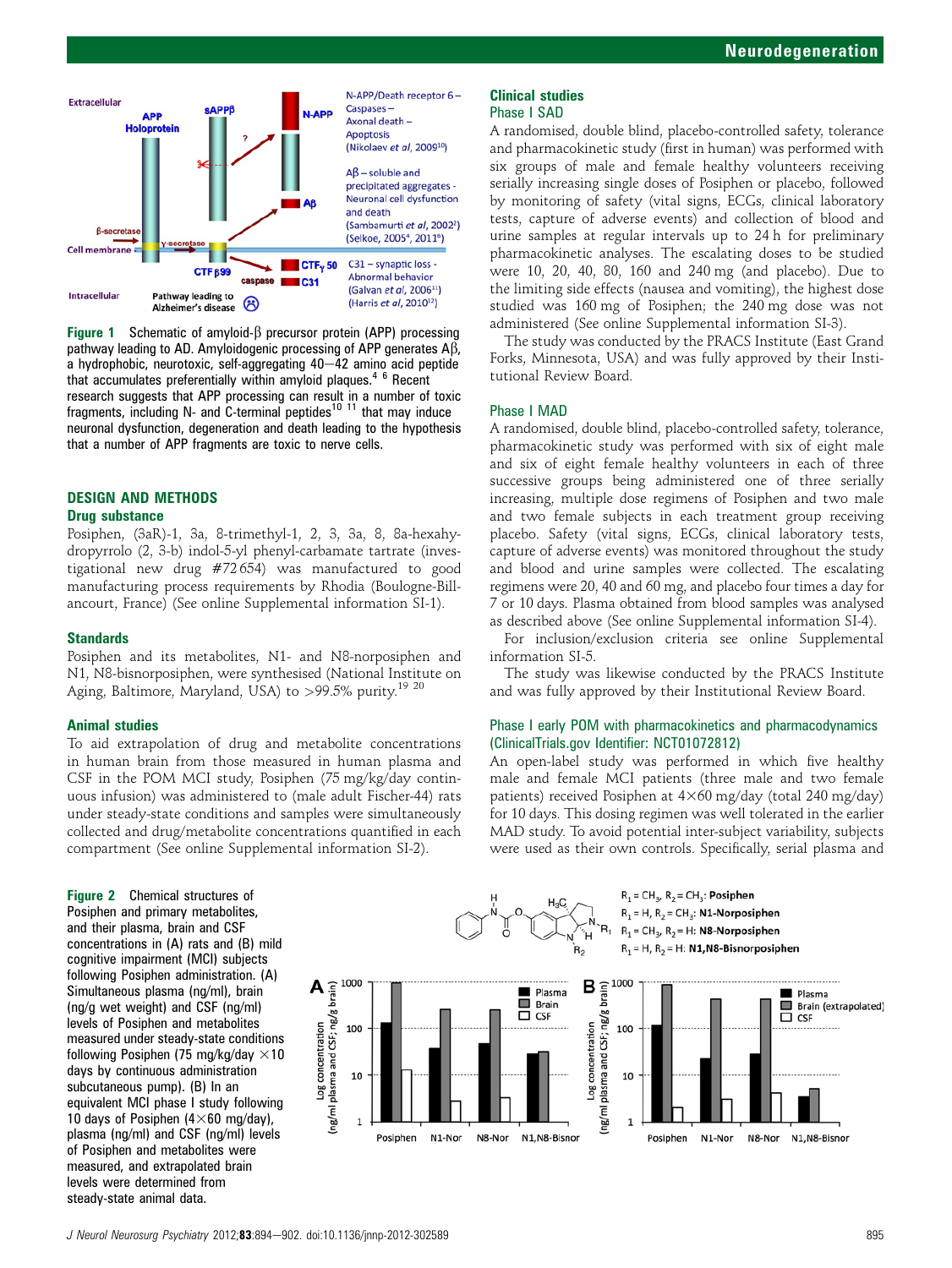lumbar CSF samples were collected via an indwelling catheter over 12 h (at 0, 1, 1.5, 2, 3, 4, 6, 8 and 12 h) initiated at the same time of day 1 day prior to the start of dosing to obtain timedependent baseline control data, and then at the exact same times immediately after the last dose was administered.<sup>21</sup> <sup>22</sup> This paradigm was chosen to control for potential circadian alterations in pharmacodynamics markers within each subject. Samples were frozen and then stored at  $-80^{\circ}$ C. CSF and plasma samples were matched and were analysed for (i) pharmacokinetics of Posiphen and metabolites (N1-norposiphen, N8 norposiphen and N1, N8-bisnorposiphen) (figure 2) and (ii) pharmacodynamic studies involving measurement of the following proteins: sAPP $\alpha$ , sAPP $\beta$ , A $\beta$ <sub>42</sub>, t- $\tau$ , p- $\tau$ , complement 3, factor H, monocyte chemotactic protein-1 (MCP-1), the inflammation marker and chitinase-like protein YKL-40, and soluble cluster of differentiation 14 (sCD14). One MCI subject withdrew from the POM study on day 1 (table 1 legend); hence analyses were undertaken on four subjects in relation to pharmacokinetic and pharmacodynamics measures.

Subjects were male or postmenopausal females, between 55 and 80 years of age, with self-reported memory complaints that were corroborated by spouse or companion or caregiver as appropriate, and memory difficulties as measured on neuropsychological tests. MCI was determined according to Petersen's criteria<sup>23</sup> with a Mini Mental Status Examination score  $\geq 24$ , cut-off score on the logical memory II delayed paragraph recall subtest of the Wechsler Memory Scale Revised, Clinical Dementia Rating of 0.5 with a memory box score of 0.5 or 1.0. Inclusion/ exclusion criteria were in accordance with those described in online Supplemental information SI-6.

To provide comparative healthy control data, a CSF sample was similarly acquired by spinal tap at 08:00 AM from four healthy volunteers who were not treated with Posiphen. This CSF was analysed for the same key pharmacodynamic factors as those described for the MCI patients prior and following Posiphen treatment.

The study was conducted by the CEDRA/World Wide Clinical Trials (King of Prussia, Pennsylvania, USA) and was fully approved by their Institutional Review Board.

#### Biochemical pharmacodynamic assays

Four independent laboratories and multiple assay methods were used to quantify the CSF biomarkers analysed in this study.

Meso Scale Discovery (MSD) assays were used for quantification of sAPP $\alpha$  and sAPP $\beta$  (human Alzheimer's panel three sAPPa/sAPPß assay kit (catalogue#: K15120E-1, MSD, Gaithersburg, Maryland, USA)) from  $25 \mu l$  of CSF. The plates were measured by multiplex analyser (SI2400A) and data evaluated by MSD discovery workbench data analysis toolbox software. The same platform was used to measure MCP-1 (also called CCL2) concentrations in CSF, as previously described.<sup>24</sup>

AlphaLISA kits from Perkin Elmer were used to quantify sAPPa (catalogue#: AL254C, Perkin Elmer, Waltham, Massachusetts, USA), sAPPβ (catalogue#: AL232C), Aβ<sub>42</sub> (catalogue#: AL276C),  $\mathsf{AB}_{40}$  (catalogue#: AL275C) and t- $\tau$  (catalogue#: AL271C) from  $5 \mu l$  of an undiluted CSF sample which was added to an AlphaPlate-384 (catalogue#: 6005350).

Innogenetics kits were used to measure CSF  $t$ - $\tau$  and  $p$ - $\tau$  levels by INNO-BIA AlzBio3 kit (Innogenetics, Gent, Belgium) with CSF samples diluted 1:4 in diluent. Samples were analysed using a LiquiChip Luminex 200 Workstation (Qiagen, Valencia, California, USA).

The proteins C3 and FH in CSF were measured with a kit made by Millipore Corporation (Billerica, Massachusetts, USA),

following the manufacturer's instructions with procedures similar to those described for synuclein assay.<sup>25</sup>

CSF levels of YKL-40 and sCD14 were analysed with commercial ELISAs (R&D Systems, Minneapolis, Minnesota, USA). The CSF was diluted 100 times for the YKL-40 and sCD14 analyses.

### Posiphen and metabolite pharmacokinetic assays

Concentrations of Posiphen, N1-norposiphen, N8-norposiphen and N1, N8-bisnorposiphen in human plasma and CSF as well as rat plasma, brain and CSF samples were determined by LC-MS/MS at Absorption Systems (Exton, Pennsylvania, USA) (See online Supplemental information SI-7). Calibration ranges for each analyte ranged from 1000 ng/ml to 1 ng/ml (or ng/g for brain) in plasma, brain and CSF matrices. The detection limit was 0.025 ng/ml.

# Statistical analysis

All assay data collected were analysed using a repeated measures mixed model analysis of variance. The model included Day (Day 11/Day 0) as a fixed effect, Time (nine time points per person between 0 and 12 h) as a repeated measure effect and Patient (18 samples per person in total) as a random effect. Compound symmetry was assumed as an appropriate covariance pattern between observations on the same patient, which provided a reasonable model fit. Assumptions of constant variance, normality or residuals and parallelism were used to assess acceptability of the statistical model. Data are presented as means  $\pm$  SEs, unless otherwise stated. The statistical evaluations were undertaken by Data Magik (Salisbury, UK).

#### RESULTS

#### Rat pharmacokinetics of Posiphen/metabolites

The comparative plasma, brain and CSF levels of Posiphen and three primary metabolites in rats following steady-state Posiphen infusion are shown in table 2 and figure 2A. Posiphen was the primary compound in each compartment, with the N1- and N8-metabolites reaching 39.1% and 25.8% of Posiphen levels in plasma, respectively, and N1, N8-bisnorposiphen 20.5%. In accordance with their high lipophilicity (ClogP value, table 2), substantial brain entry of Posiphen and metabolites was evident whereas aqueous CSF levels were low. Specifically, steady-state brain concentrations were greater than concomitant plasma levels, providing high brain to plasma ratios (Posiphen: 6.8, N1-norposiphen: 3.8, N8-norposiphen: 5.8 and N1, N8-bisnorposiphen: 1.3) with CSF levels reaching only approximately 1% of brain levels.

# SAD study (healthy volunteers) Safety

Posiphen was well tolerated by healthy male and female volunteers at single doses from 10 to 80 mg. A 160 mg dose was associated with an increased incidence of nausea and vomiting (four subjects were nauseous and three vomited). Adverse events were either mild or moderate; none were severe. No higher doses were administered. Posiphen 80 mg was determined as the no observed adverse effect level (table 1).

# **Pharmacokinetics**

Posiphen, at all doses, was absorbed rapidly (mean Tmax:  $1.3-1.6$  h) and cleared from the circulation biphasically (terminal half life:  $3.7-4.3$  h), independent of dose. Posiphen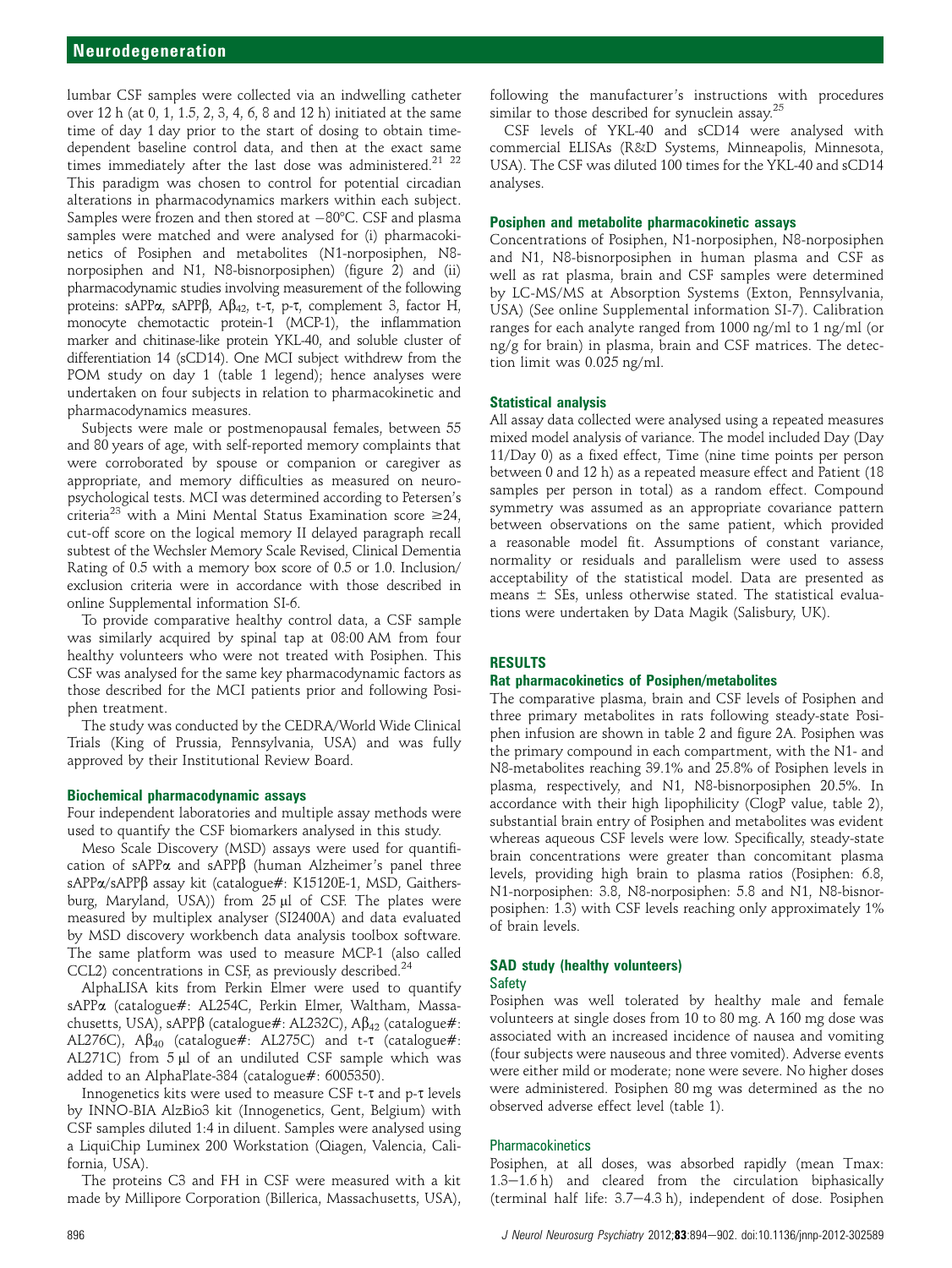Table 1 Summary of adverse events (AEs). Treatment-related AEs that occurred in more than one subject in the Posiphen or placebo groups or in the entire cohort are summarised by dose. In all three (AX-PO-101, AX-PO-102, QR-12001) studies, males and female subjects were combined, as there was no apparent difference between the sexes regarding their tolerance to Posiphen. Of note, markers of hepatic and renal function were additionally analysed and were unaltered by drug

| AEs in healthy male and female volunteers |                |                |                |                |                 |                  |  |
|-------------------------------------------|----------------|----------------|----------------|----------------|-----------------|------------------|--|
| Single ascending dose $(n=72)$            |                |                |                |                |                 |                  |  |
| AE                                        | 10 mg $(n=10)$ | 20 mg $(n=20)$ | 40 mg $(n=10)$ | 80 mg $(n=10)$ | 160 mg $(n=10)$ | Placebo $(n=12)$ |  |
| All AEs, moderate                         | 0(0)           | 2(10.0)        | 0(0)           | 0(0)           | 4(40.0)         | 1(8.3)           |  |
| All AEs, severe                           | 0(0)           | 1(5.0)         | 0(0)           | 0(0)           | 0(0)            | 1(8.3)           |  |
| Gastrointestinal symptoms                 |                |                |                |                |                 |                  |  |
| Nausea                                    | 0(0)           | 2(10.0)        | 0(0)           | 0(0)           | 4(40.0)         | 0(0)             |  |
| Vomitina                                  | 0(0)           | 0(0)           | 0(0)           | 0(0)           | 3(30.0)         | 0(0)             |  |
| Nervous system symptoms                   |                |                |                |                |                 |                  |  |
| <b>Dizziness</b>                          | 0(0)           | 3(15.0)        | 1(10.0)        | 3(30.0)        | 4(40.0)         | 2(16.7)          |  |
| Fainting                                  | 0(0)           | 1(5.0)         | 0(0)           | 0(0)           | 0(0)            | 1(8.3)           |  |
| General symptoms                          |                |                |                |                |                 |                  |  |
| Feeling hot                               | 0(0)           | 2(10.0)        | 0(0)           | 0(0)           | 0(0)            | 0(0)             |  |
| Heart rate increased                      | 2(20.0)        | 1(5.0)         | 0(0)           | 0(0)           | 0(0)            | 2(16.7)          |  |
| Orthostatic hypotension                   | 0(0)           | 1(5.0)         | 0(0)           | 0(0)           | 0(0)            | 1(8.3)           |  |

AEs in healthy male and female volunteers

| Multiple ascending dose $(n=48)$ |                           |                           |                           |                         |
|----------------------------------|---------------------------|---------------------------|---------------------------|-------------------------|
| AE                               | $4 \times 20$ mg (n = 12) | $4 \times 40$ mg (n = 12) | $4 \times 60$ mg (n = 12) | Placebo $(n=12)$        |
| All AEs, moderate                | 2(16.7)                   | 0(0)                      | 1(8.3)                    | 2(16.7)                 |
| All AEs, severe                  | 0(0)                      | 0(0)                      | 0(0)                      | 0(0)                    |
| Gastrointestinal symptoms        |                           |                           |                           |                         |
| Nausea                           | 1(8.3)                    | 0(0)                      | 2(16.7)                   | 1(8.3)                  |
| Vomiting                         | 0(0)                      | 0(0)                      | 2(16.7)                   | 0(0)                    |
| Nervous system symptoms          |                           |                           |                           |                         |
| <b>Dizziness</b>                 | 2(16.7)                   | 2(16.7)                   | 3(25.0)                   | 1(8.3)                  |
| General symptoms                 |                           |                           |                           |                         |
| Abdominal pain                   | 1(8.3)                    | 0(0)                      | 0(0)                      | 0(0)                    |
| Headache                         | 2(16.7)                   | 3(25.0)                   | 1(8.3)                    | 2(16.7)                 |
| <b>Other</b>                     | 5(41.2)                   | 1(8.3)                    | 1(8.3)                    | 6(50.0)                 |
| <b>AEs in MCI patients</b>       |                           |                           |                           |                         |
| Multiple dose $(n=5)$            |                           |                           |                           |                         |
| <b>Adverse event</b>             |                           |                           |                           | $4\times 60$ mg (n = 5) |
| All AEs, moderate                |                           |                           |                           | $0(0)1*$                |
| All AEs, severe                  |                           |                           |                           | 0(0)                    |
| Gastrointestinal symptoms        |                           |                           |                           |                         |
| Nausea                           |                           |                           |                           | $1(20)1*$               |
| Vomiting                         |                           |                           |                           | $0(0)1*$                |
| Nervous system symptoms          |                           |                           |                           |                         |
| <b>Dizziness</b>                 |                           |                           |                           | 1(20.0)                 |
| <b>General disorders</b>         |                           |                           |                           |                         |
| General pain                     |                           |                           |                           | 1(20.0)                 |
| Headache                         |                           |                           |                           | 5(100.0)                |
| <b>Other</b>                     |                           |                           |                           | 5(100.0)                |

The AEs, dizziness/fainting and orthostatic hypotension, were the most frequently observed safety observations during the course of this study. Orthostatic hypotension was observed in Posiphen treated people, but occurred with comparable frequency in placebo subjects. Some subjects experienced orthostatic effects at multiple measurement points postdose, but there was no apparent correlation between time of occurrence and plasma concentration of Posiphen. Dizziness, nausea and vomiting increased with Posiphen doses and at 160 mg there was a statistically significant effect of Posiphen on these two measures. In the multiple ascending dose studies there was a trend, but no statistically significant effect, in the  $4\times60$  mg/day group.

\*One person had leg cramps and was nauseous during the catheterisation (predrug). This subject vomited and dropped out after the second and before the third 60 mg dose on day 1. MCI, mild cognitive impairment.

systemic availability increased more than linearly with increasing dose, resulting in a disproportionately large increase in Cmax and  $AUC_{0-last}$ . Mean Cmax ranged from 1.29 to 288 ng/ml (male subjects) and 6.22 to 480 ng/ml (female subjects) as the dose increased from 10 to 160 mg. Comparable increases were determined for mean  $\text{AUC}_{0-\text{last}}$ , 1.63-998 and 12.1-1530 ng. h/ml, respectively, over the same dose range (data not shown).

#### MAD study (healthy volunteers) Safety

Posiphen doses up to  $4\times60$  mg daily  $\times10$  days were well tolerated. This  $4\times60$  mg dose produced a small but statistically insignificant difference from placebo regarding gastrointestinal side effects and dizziness, and hence  $4\times60$  mg four times a day was determined the no observed adverse effect level (table 1).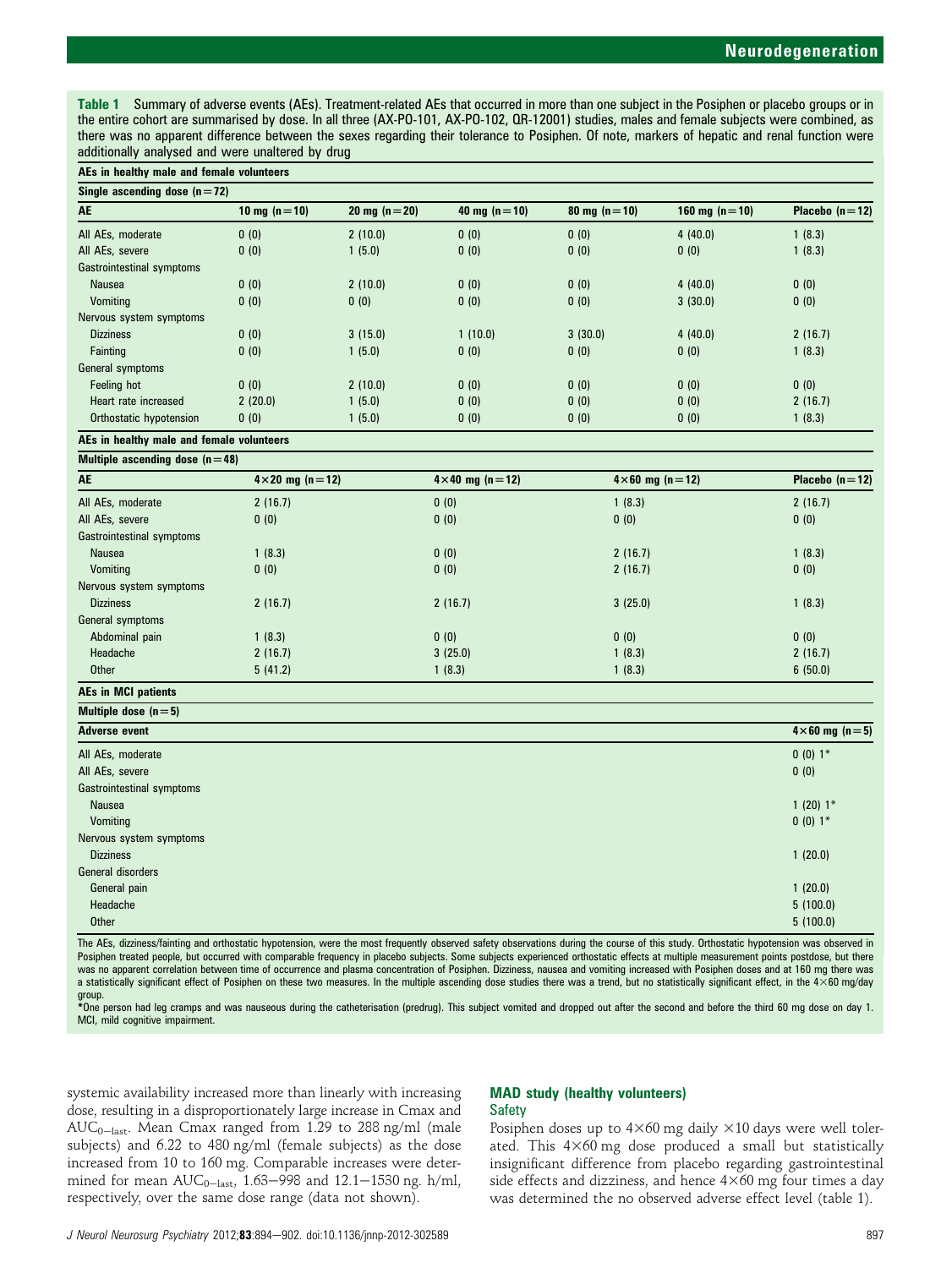| Mean pharmacokinetic parameters for Posiphen and primary metabolites in rat and MCI patients<br>Table 2 |                   |                                  |                                      |                                |                                     |                                    |  |
|---------------------------------------------------------------------------------------------------------|-------------------|----------------------------------|--------------------------------------|--------------------------------|-------------------------------------|------------------------------------|--|
| <b>Posiphen and metabolites</b><br>Analyte                                                              | <b>Parameters</b> | Human plasma<br>$(nq/ml) \pm SD$ | <b>Human CSF</b><br>$(nq/ml) \pm SD$ | Rat plasma<br>$(nq/ml) \pm SD$ | <b>Rat brain</b><br>$(nq/q) \pm SD$ | <b>Rat CSF</b><br>$(nq/ml) \pm SD$ |  |
| Posiphen                                                                                                | Cmax              | $118.5 \pm 24.8$                 | $1.6 \pm 0.6$                        | $144 \pm 69.5$                 | $979 \pm 429$                       | $9.5 \pm 4.6$                      |  |
| $*ClogP = 2.22$                                                                                         | $AUC_{0-last}$    | $570 \pm 235.4$                  |                                      |                                |                                     |                                    |  |
| N1-Norposiphen                                                                                          | Cmax              | $25.6 \pm 6.7$                   | $1.7 \pm 0.7$                        | $56.3 \pm 8.7$                 | $213 \pm 27.9$                      | $2.8 \pm 1.1$                      |  |
| $ClogP = 1.25$                                                                                          | $AUC_{0-last}$    | $214.4 \pm 77.1$                 |                                      |                                |                                     |                                    |  |
| N8-Norposiphen                                                                                          | Cmax              | $31 \pm 7.1$                     | $3.2 \pm 1.2$                        | $37.2 \pm 9.1$                 | $216 \pm 28.6$                      | $2.8 \pm 5.8$                      |  |
| $ClogP = 1.00$                                                                                          | $AUC_{0-last}$    | $261.3 \pm 91.3$                 |                                      |                                |                                     |                                    |  |
| N1, N8-bisnorposiphen                                                                                   | Cmax              | $3.8 \pm 1.2$                    | Not detected                         | $29.5 \pm 10.8$                | $37.2 \pm 10.5$                     | Not detected                       |  |
| $C$ log $P = 0.53$                                                                                      | $AUC_{0-last}$    | $36.9 \pm 12.5$                  |                                      |                                |                                     |                                    |  |

Rat: A comparison is shown of plasma, brain and CSF levels of Posiphen and metabolites undertaken under steady-state conditions, which was achieved by continuous administration of Posiphen 75 mg/kg/day for 10 days by osmotic mini pump. In rat plasma (ng/ml) and brain (ng/g wet weight), Posiphen proved to be the primary drug compound, with the two major metabolites, N1- and N8-norposiphen, comprising up to 39.1% of Posiphen in plasma and up to 22% of Posiphen in brain at the Cmax. The third metabolite, N1, N8-bisnorposiphen, reached 20.4% of Posiphen in plasma and 3.8% of Posiphen at Cmax in brain. Human: the pharmacokinetic parameters of Posiphen and metabolites are shown in plasma and CSF of MCI patients after 10 days of 4×60 mg/day repeat dose oral administration, male and female subjects combined. As expected from the rodent data, the two primary metabolites N1- and N8-norposiphen constitute approximately 20% of Posiphen at the Cmax, with the third metabolite N1, N8-bisnorposiphen being a minor component and reaching only 3% of Posiphen Cmax. The timedependent pharmacokinetic profiles of Posiphen and metabolites are provided in figure 3.

\*The ClogP value is an established measure of a compound's lipid versus water solubility, with a positive value associated with a preference for the lipid phase. MCI, mild cognitive impairment.

### **Pharmacokinetics**

Posiphen, at all doses, was absorbed rapidly (Tmax = 1.2 to 1.7 h) and cleared from the circulation biphasically (terminal half life of  $4.3-4.7$  h). As with the SAD study, the systemic availability of Posiphen increased more than linearly with increasing dose, resulting in disproportionately large increases in Cmax and AUC values.

# POM study (MCI patients)

#### **Safety**

Posiphen  $(4\times60 \text{ mg daily} \times 10 \text{ days})$  in MCI subjects showed a similar safety profile as found in the healthy volunteers (table 1).

#### **Pharmacokinetics**

Mean Cmax plasma concentrations of Posiphen and metabolites are shown in Table 2 and figure 2B, and the time-dependent profiles are provided in figure 3. Similar to rat, Posiphen was the primary drug species, with the N1- and N8-metabolites initially accounting for 21.6% and 26.2% of Posiphen's Cmax. Total timedependent levels ( $AUC_{0-{\rm last}}$ , table 2) were approximately 50% of Posiphen. Contrasting with rat studies, N1, N8-bisnorposiphen represented a minor metabolite in humans, accounting for 3.2% of Cmax and 6.5% total time-dependent Posiphen levels.

Figure 3 Time-dependent (A) plasma and (B) CSF Posiphen and metabolite levels following the final dose of 10 day Posiphen administration  $(4\times60 \text{ mg})$ . Semi-log plot of serial time-dependent Posiphen and metabolite (N1- and N8-norposiphen and N1, N8 bisnorposiphen) concentrations in plasma and CSF obtained following the final dose of a 10 day Posiphen  $(4\times60$  mg) schedule (n=4 MCI subjects, mean  $\pm$  SD).

Calculated pharmacokinetic parameters for Posiphen in plasma of MCI patients were similar to those in healthy volunteers (SAD and MAD). Posiphen mean  $T$ max was  $1.3-1.6$  h, mean terminal half life  $4.0-5.5$  h, apparent volume of distribution:  $2171\pm339$  l and total body clearance  $310\pm72$  l/h. The four times a day regimen resulted in some accumulation of Posiphen in plasma and accumulation of Posiphen/metabolites in CSF (figure 3).

Illustrated in figure 2B are Posiphen and metabolite plasma, CSF and estimated brain levels for MCI patients following 10 day Posiphen dosing. Extrapolated brain levels for MCI patients were determined by applying the rat plasma/CSF/brain data (figure 2A) to the human plasma and CSF data (figure 2B). This estimate predicts Posiphen brain levels approaching 1 ug/g or approximately 3.5  $\mu$ M for a dose of 4×60 mg/day.

#### Pharmacodynamics

Drug-induced differences in CSF biomarkers for MCI patients are shown in table 3A, determined by comparing the predrug and postdrug biomarker levels at each time point within the same subject to control for both circadian changes and intersubject variability. The majority of the biomarkers were analysed by two different techniques within two independent institutions to cross-validate the data. In all cases, the direction

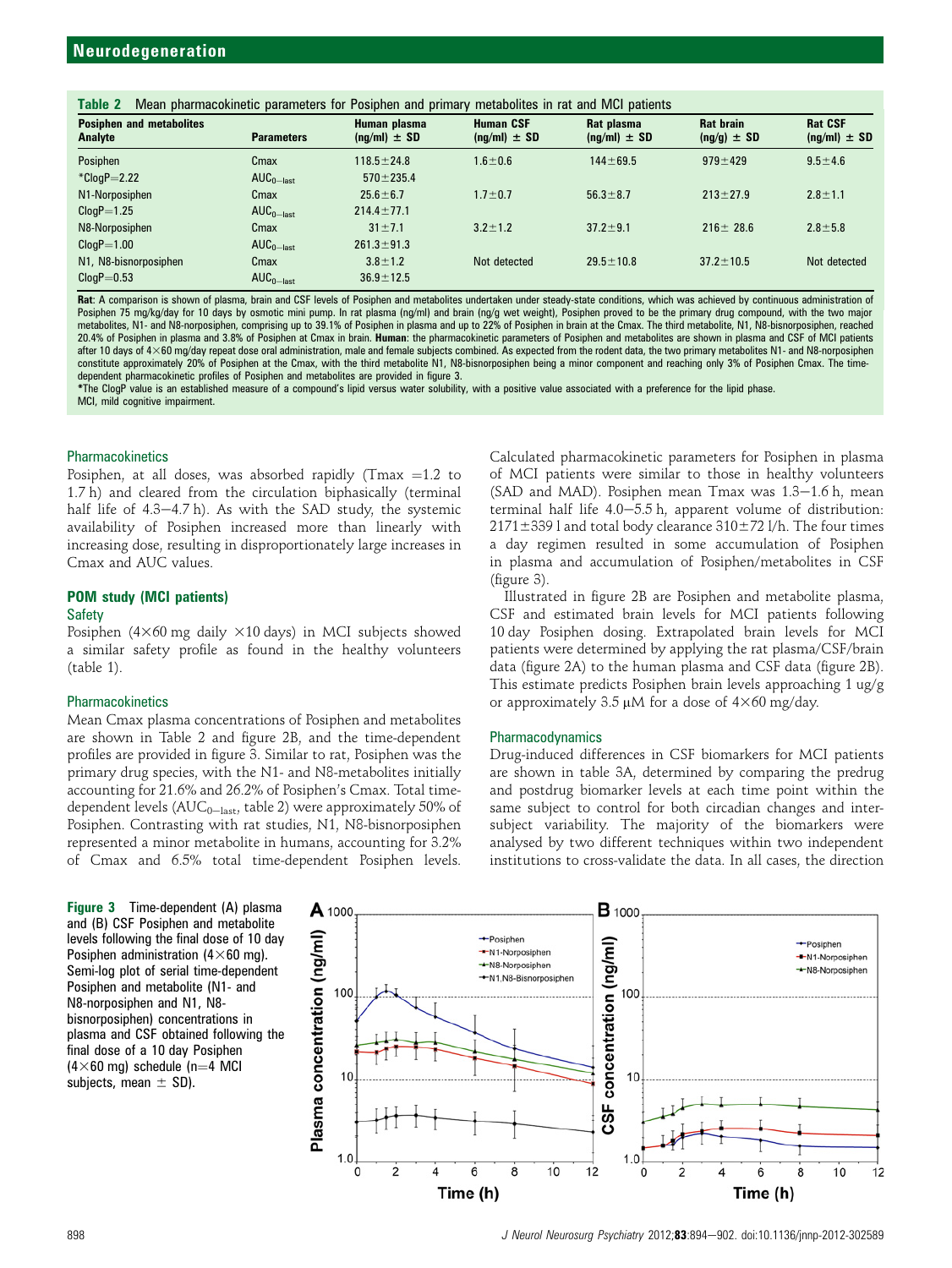| <b>Human biomarker</b>      | CSF % of time 0 | <b>SE</b> | p Value | Assay                  | Laboratory                   |
|-----------------------------|-----------------|-----------|---------|------------------------|------------------------------|
| (A) AD biomarkers           |                 |           |         |                        |                              |
| $sAPP\alpha$                | $-59.9%$        | 0.231     | 0.0006  | AlphaLisa              | V. John/Buck Institute       |
|                             | $-34.1%$        | 0.659     | 0.0661  | <b>MSD</b>             | MY Chan/QR Pharma            |
| $sAPP\beta$                 | $-57.7%$        | 0.361     | 0.0001  | AlphaLisa              | V. John/Buck Institute       |
|                             | $-34.0%$        | 1.516     | 0.0901  | <b>MSD</b>             | MY Chan/QR Pharma            |
| $A\beta42$                  | $-45.2%$        | 1.726     | 0.0995  | AlphaLisa              | V. John/Buck Institute       |
|                             | $-51.4%$        | 1.119     | 0.0533  | Innogenetics           | C. Pan/Inarian               |
| $\tau$ (total)              | $-46.2%$        | 0.538     | 0.0020  | AlphaLisa              | V. John/Buck Institute       |
|                             | $-74.1%$        | 0.259     | 0.0150  | Innogenetics           | C. Pan/Inarian               |
| $\tau$ (Phosphorylated)     | $-61.0%$        | 0.195     | 0.0005  | Innogenetics           | C. Pan/Inarian               |
| (B) Inflammatory biomarkers |                 |           |         |                        |                              |
| Complement C <sub>3</sub>   | $-86.9%$        | 0.139     | 0.0007  | <b>Millipore</b>       | C. Pan/Inarian               |
| <b>Factor FH</b>            | 23.7%           | 1.237     | 0.4988  | <b>Millipore</b>       | C. Pan/Inarian               |
| MCP-1                       | $-87.5%$        | 4.813     | 0.0007  | <b>MSD</b>             | H. Zetterberg/Univ. Göteborg |
| <b>YKL-40</b>               | $-72.7%$        | 2.2       | 0.0113  | <b>R&amp;D Systems</b> | H. Zetterberg/Univ. Göteborg |
| sCD14                       | $-26.1%$        | 1.7       | 0.1159  | <b>R&amp;D Systems</b> | H. Zetterberg/Univ. Göteborg |

Biomarkers were assessed in the same MCI subjects prior to and after Posiphen treatment, matched to the same time of day. 'CSF % of Time 0' hence represents the mean difference of each subject matched to the timed sample on day 0 (prior to treatment). Whenever possible, determinations were quantified by at least two independent laboratories using different assays<br>(N=4 MCl subjects, nine time points/ analysis, with a significance of  $p \le 0.05$ .

AD, Alzheimer's disease; MCI, mild cognitive impairment.

of change was the same. Specifically, Posiphen lowered sAPPa and sAPP $\beta$  levels by  $-59.9\%$  and  $-57.7\%$ , respectively, assessed by the AlpaLisa assay, and by  $-34.1\%$  and  $-34\%$ , respectively, assessed by the MSD assay, in accordance with Posiphen's proposed mechanism of action to inhibit APP expression.<sup>13</sup> <sup>14</sup> <sup>18</sup> In line with this,  $A\beta_{42}$  demonstrated a trend to reduction  $(-45.2\%$ , as assessed by the AlphaLisa assay and  $-51.4\%$  as assessed by the Innogenetics assay). In addition, Posiphen significantly reduced levels of t- $\tau$  (-74.1%, as assessed by the Innogenetics assay and  $-46.2\%$ , as assessed by the AlphaLisa assay) and  $p$ - $\tau$  (-61%, as assessed by the Innogenetics assay).

Posiphen's actions on CSF inflammation markers are shown in table 3B. A significant lowering of pro-inflammatory, C3  $(-86.9%)$  and microglial activation markers, MCP-1  $(-87.5%)$ and YKL-40 ( $-72.7\%$ ), was evident. By contrast, sCD14, associated with early innate immune response to bacterial and viral infection, $26$  and the complement control protein, factor H, were unaffected by Posiphen  $(-26.1\%$  and  $+23.7\%$ , respectively).

Analysis of CSF samples obtained from four healthy Posiphen naive volunteers under conditions similar to those for the MCI subjects permitted comparison between untreated and treated MCI patients and healthy untreated volunteers. Figure 4 demonstrates that Posiphen administration to MCI patients lowers sAPP $\alpha$ , sAPP $\beta$  and t- $\tau$  to levels present in healthy volunteers.

# **DISCUSSION**

Posiphen was shown in 72 healthy volunteers to be safe in SAD and 53 subjects in MAD and POM studies of  $7-10$  day administration up to levels determined as greater than fivefold the effective dose. This effective dose was determined both by comparing the extrapolated molar concentration in brain with the 50% effective concentration to inhibit APP in neuronal cultures, as well as from animal studies.<sup>13</sup> The human pharmacokinetics of Posiphen/metabolites and extrapolation of data determined from rodents suggests that Posiphen readily enters the brain and achieves levels 6.8-fold higher than in plasma at steady-state, in accordance with its high lipophilicity (ClogP value 2.2). Its hydrophobicity and protein binding capacity (96%

of Posiphen/ metabolites bind to brain proteins) likely limit levels of Posiphen/metabolites found in CSF of both rodents and MCI patients. Interestingly, Posiphen half life in CSF of MCI patients proved to be longer than its half life in plasma, >12 h versus approximately 5 h, respectively (figure 3). Consistent with its longer half life within the central nervous system, Posiphen's APP,  $\tau$  and inflammation lowering activity lasted longer than the recorded 12 h of sampling. Recent studies in neuronal cultures indicate that Posiphen's APP lowering actions extend for numerous hours following wash-off and, additionally, are likewise maintained within the brain of transgenic AD mice for over 9 h after cessation of dosing (Sambamurti K, Medical University of S. Carolina, personal communication). The extended duration of Posiphen/metabolites in CSF/brain together with the prolonged inhibition of APP and  $\tau$  expression may permit once a day dosing and is a focus of current studies.

Our early POM study in MCI patients focused on evaluating target engagement demonstrates that Posiphen lowers both sAPP $\alpha$  and sAPP $\beta$  in CSF, consistent with its preclinical sAPP $\alpha$  and sAPP $\beta$  in CSF, consistent with its preclinical actions<sup>13 18</sup> <sup>27</sup> and ability to inhibit the translation of APP mRNA via an iron response element within its 5'-untranslated region.<sup>14 16 28</sup> The trend of a Posiphen-induced reduction in CSF  $A\tilde{\beta}_{42}$  in MCI subjects is likewise in line with its known action to inhibit APP synthesis, as  $A\beta_{42}$  is a downstream product and is in accordance with the described decline in  $CSF$  sAPP $\beta$  in MCI subjects as well as of  $A\beta_{42}$  levels in preclinical studies.<sup>13–15</sup> <sup>18 27</sup> <sup>28</sup> A separate more limited analysis of  $A\beta_{40}$  (AlphaLisa) in CSF collected at 3 and 8 h prior to and following Posiphen administration in MCI subjects provided reduction trends of -32% and -37%, respectively. A caveat of early CNS target engagement investigational studies is the small patient number required to, on one hand, adequately demonstrate pharmacologically driven biological activity in the brain as a result of drug interaction with its intended target to provide proof-of-concept and, on the other hand, protect patients from exposure to potentially inactive or toxic drugs.<sup>29</sup> In our Posiphen study, this was undertaken on five MCI subjects, one of whom withdrew, allowing biomarker analyses on four. However, as patients were used as their own controls at 0 day (prior to Posiphen treatment) and as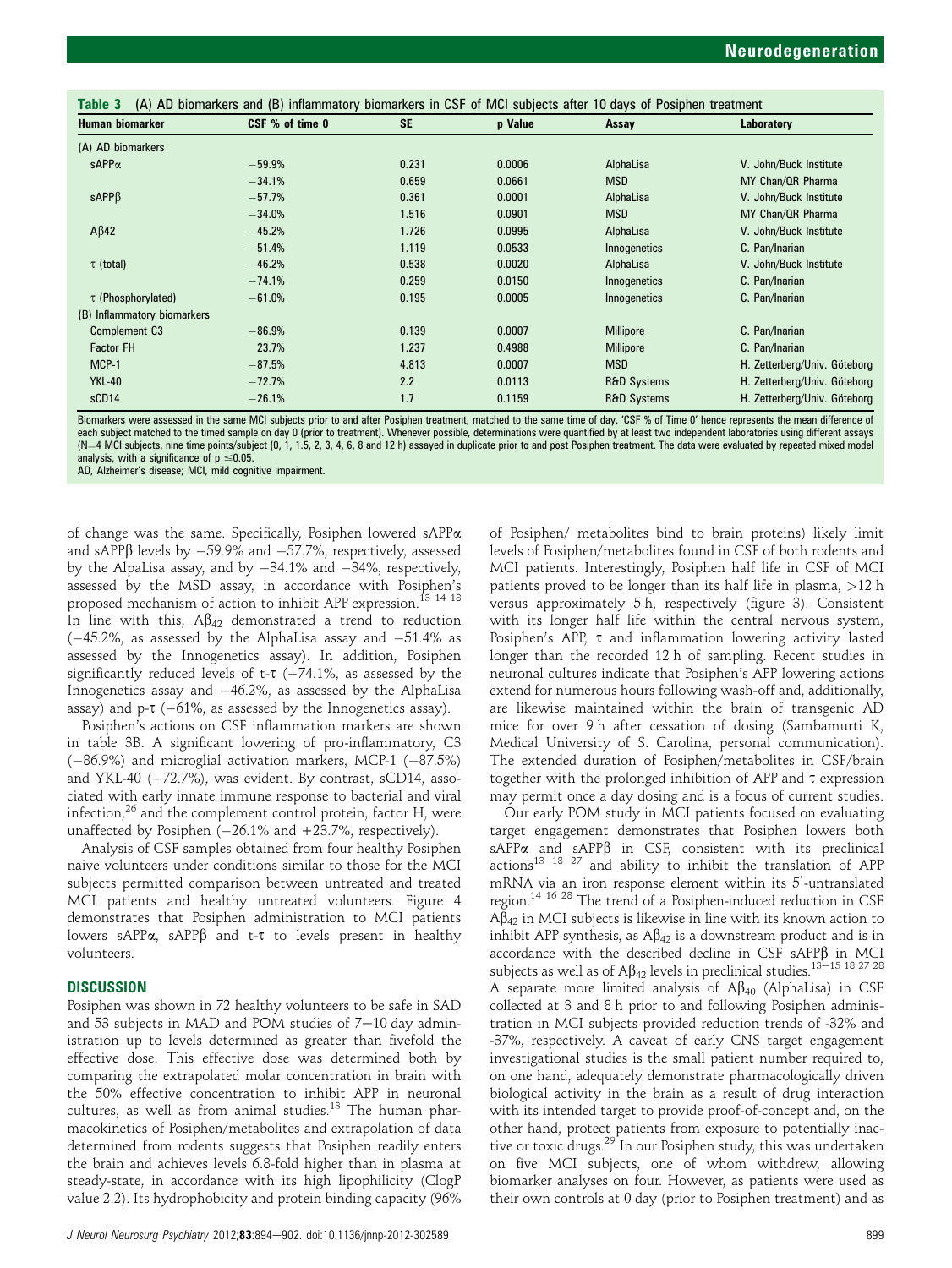**Figure 4** Comparison of sAPP $\alpha$ , sAPPB and t- $\tau$  between untreated and sAPPß and t-τ between untreated and<br>treated mild cognitive impairment (MCI) patients and healthy volunteers. Posiphen (4 $\times$ 60 mg/day  $\times$ 10 days) administered to MCI patients for 10 days lowers their CSF levels of sAPP $\alpha$ , sAPP $\beta$  and t- $\tau$  to those determined in healthy (Posiphen naive) volunteers. Biomarker concentrations are expressed as a per cent of MCI predrug values (assigned as 100%) and combined all data across assays (AlphaLisa and MSD for sAPP $\alpha$  and sAPP $\beta$ , and AlphaLisa and Innogenetics sAPPβ, and AlphaLisa and Innogenetics<br>for t-τ) in Table 3. Whereas there were significant Posiphen-induced declines in MCI subjects (see Table 3 for statistical analyses), no dramatic differences were evident between Posiphen-treated MCI subjects and healthy volunteers.



test subjects following 10 days Posiphen treatment, the POM study design limited the potential effect of often large intersubject variability<sup>30 31</sup> thereby permitting statistical analyses on data derived from this small patient number. In this regard, individual patient data analyses are shown in figure 5. Clearly evident is the inter-subject difference in biomarker levels under naive (day 0) conditions (determined as the mean value  $\pm$  SD of the nine timed samples across the 12 h sampling period). Evident also is the sometimes high variance around the mean biomarker value for each individual related to the time-dependent change

(consistent with the circadian pattern reported by others $^{31}$ ) in biomarker levels over the 12 h study. Consistently across all individuals within figure 5, 10 day Posiphen administration lowered mean levels of sAPPa, sAPPB, A $\beta_{42}$ , t-t, p-t and C3, but not factor H. Importantly, the time-dependent analysis of biomarker levels within the same individual, by matching exact same times predrug versus postdrug (table 3A, B), allowed determination of Posiphen-induced differences in such a small patient number  $(N=4)$  in the presence of large inter-subject and time-dependent biomarker differences. Of significance, the

Figure 5 Difference in biomarkers between day 0 (naive) and 10 day Posiphen  $(4\times60 \text{ mg/day})$ administration. As the effect of Posiphen on the analysed biomarkers remained present over 12 h, we were able to calculate the mean of the nine samples (collected  $0-12$  h) on day 0 (naive) and compare this with the mean of the nine samples (collected over the same  $0-12$  h) after 10 day Posiphen administration. Each bar hence represents the mean of repeat measures over 12 h with SD for each of the four patients (A, B, C, D) who completed the study. Whereas the absolute biomarker level differs between subjects, for each individual subject the post Posiphen values are consistently lower than the predrug (naive) values for all shown markers with the exception of factor H, consistent with its regulatory and not pro-inflammatory role. For this figure, data are derived from the AlphaLisa for sAPP $\alpha$  and sAPP $\beta$ , Innogenetics for  $A\beta_{42}$ , p- $\tau$  and t- $\tau$ , and Millipore for C3 and factor H. In general, assay values are in agreement with literature values.<sup>37 38</sup> MCI, mild cognitive impairment.

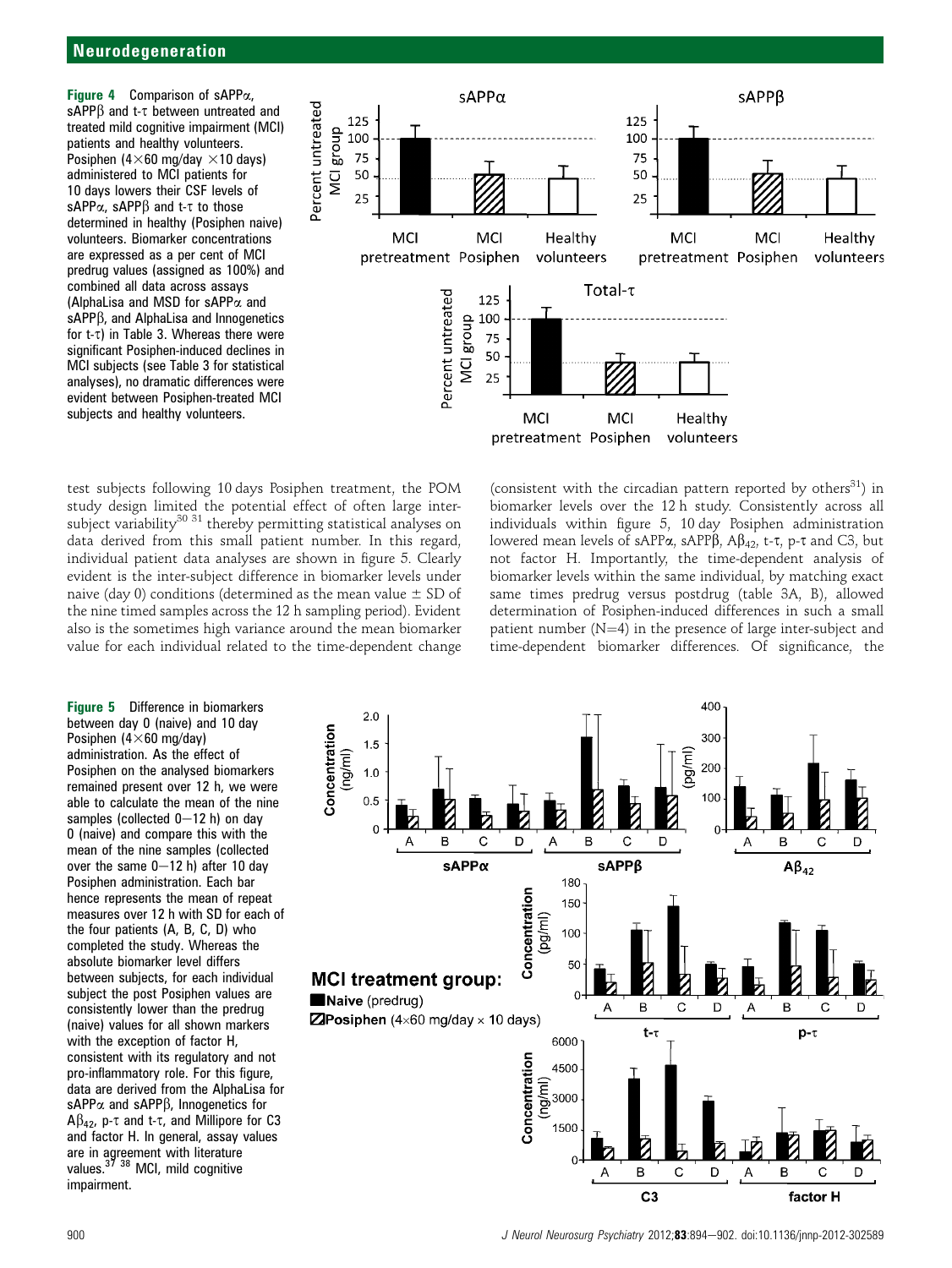pattern of the changes was remarkably alike between the different assays employed blindly to measure the same CSF analyte at different independent institutions (whether Alpha-Lisa vs MSD in the quantification of  $sAPP\alpha$  and  $sAPP\beta$ , or AlphaLisa vs Innogenetics for  $A\beta_{42}$  and t-t). Albeit, the percent of the Posiphen-induced inhibition and variance differed between the assay techniques (table 3); similar data deriving from the use of two independent assays provide a valuable level of cross-validation to help guard against unforeseen systematic errors. Clearly, without the potential to match predrug and postdrug time-dependent biomarker levels within the same patient, a far greater number of subjects would have been required to support statistical analyses. Nevertheless, a larger patient number, which is often limiting in early POM studies, would have provided greater statistical power to discriminate drug-induced biomarker actions, as would the inclusion of a placebo group.

Recent reports suggest that CSF elevations in sAPP $\alpha$  and, in particular,  $sAPP\beta$  may be clinically useful and superior to assessing  $A\beta_{42}$ , in the early and differential diagnosis of incipient AD.<sup>32 33</sup> Hence, as APP represents Posiphen's immediate target, CSF levels of sAPP $\alpha$  and sAPP $\beta$ , rather than, simply, A $\beta_{42}$ , were measured and found to be elevated in our MCI patients compared with healthy controls (figure 4), in accordance with others.<sup>33 34</sup> Posiphen's reduction in CSF sAPP $\alpha$  and sAPP $\beta$  in MCI patients brought their values in line with healthy controls. A preliminary analysis of  $A\beta_{42}$ , analysed by two techniques (table 3A), suggests reductions in the same order as  $sAPP\alpha$  and  $sAPP\beta$ .

Posiphen treatment led to statistically significant reductions in CSF levels of other key AD biomarkers, in particular t-t and p-t. As illustrated in figure 4 and in accordance with others.  $35\,36$ CSF t-t levels were elevated in our MCI patients versus healthy controls37 38 and were normalised by Posiphen. The relevance of these actions and mechanisms through which they are mediated are a focus of current studies. In this regard, resembling the action of Posiphen to impact the translational regulation of APP mRNA, $^{14}$   $^{15}$   $^{28}$   $\tau$  can also be regulated at the level of its RNA stability,<sup>39 40</sup> potentially by Posiphen. Alternatively, reductions in  $\tau$  may be secondary to other actions or a combination of primary effects on translational regulation and secondary actions. Nevertheless, similar Posiphen-induced time-dependent  $reductions$  in  $\tau$  have recently been found in neuronal cell cultures and preclinical AD models (Sambamurti K, personal communication). Posiphen, likewise, induced statistical declines in MCI CSF C3, a pro-inflammatory factor reportedly elevated in both AD transgenic mice<sup>41</sup> and the CSF of AD subjects,  $42$  together with key biomarkers (MCP-1, YKL-40) of microglial activation.<sup>24 26</sup> In contrast, Posiphen treatment did not alter levels of the innate immune response protein sCD14 or factor H. Likewise, the decline in specific inflammatory markers may be a secondary effect to the described reductions of APP and  $\tau$ .

In synopsis, our pharmacokinetic studies in humans and rodents permitted us to estimate levels of Posiphen/metabolites in human brain after Posiphen  $(4\times60~{\rm mg/day}, 10~{\rm days})$  to be in the order of  $3.5 \mu M$  Posiphen, associated with the described biomarker changes. This drug level is greater than the determined 50% effective concentration of Posiphen to lower APP levels in neuronal cultures.<sup>13</sup> Recent studies have demonstrated that each Posiphen metabolite, likewise, has APP lowering actions.<sup>43</sup> We conclude that Posiphen appears to be a promising experimental drug for MCI and AD as it can effectively lower CSF levels of APP, its primary target in brain, and in addition lower t-t, p-t and key inflammatory markers, and may hence impact disease progression at a number of levels.

Contributors MLM contributed to the conception and design of the study, oversaw analyses (both experimental and statistical) and provided input into manuscript writing. MYC undertook experimental studies and analyses associated with CSF  $sAPP\alpha$  and  $sAPP\beta$  quantification. CP undertook experimental studies and analyses associated with CSF A $\beta$ , p- $\tau$ , t- $\tau$ , C3 and factor H. VJ aided in study design, was responsible for assays related to CSF A $\beta$ , sAPP $\alpha$  and sAPP $\beta$  quantification, and provided input into manuscript writing. HZ aided in study design, was responsible for assays related to CSF MCP-1, YKL-40 and sCD14, and provided input into manuscript writing. NHG contributed to the study conception and design, the generation of Posiphen and metabolites, rodent studies, and the manuscript.

Funding This work was supported in part by QR Pharma, Inc. Henrik Zetterberg was supported by the Swedish Research Council (grant numbers K2010-63P-21562-01-4 and K2011-61X-20401-05-6) and the Swedish State Support for Clinical Research. Nigel H Greig was supported by the Intramural Research Program, National Institute on Aging, NIH.

Competing interests MLM and MYC are employees of QR Pharma, Inc. NHG is an inventor on the original Posiphen patent. Having assigned all rights to the US government, he declares that he has no ownership, financial interest or any other competing interests. All other authors declare no competing interests.

Ethics approval The human studies were conducted at and approved by the IRB and Ethics Committees of CEDRA/World Wide Clinical Trials (King of Prussia, PA) and the PRACS Institute (East Grand Forks, MN).

Provenance and peer review Not commissioned; externally peer reviewed.

#### **REFERENCES**

- 1. Stone JG, Casadesus G, Gustaw-Rothenberg K, et al. Frontiers in Alzheimer's disease therapeutics. Ther Adv Chronic Dis  $2011:2:9-23$ .
- Sambamurti K, Greig NH, Lahiri DK. Advances in the cellular and molecular biology of the beta-amyloid protein in Alzheimer's disease. Neuromolecular Med  $2002:1:1-31.$
- Sambamurti K, Suram A, Venugopal C, et al. A partial failure of membrane protein turnover may cause Alzheimer's disease: a new hypothesis. Curr Alzheimer Res  $2006:3:81-90.$
- 4. Selkoe DJ. Alzheimer's disease. Cold Spring Harb Perspect Biol 2011;3:pii: a004457.
- 5. Popp J, Arlt S. Pharmacological treatment of dementia and mild cognitive impairment due to Alzheimer's disease. Curr Opin Psychiatry 2011;24:556-61.
- 6. Selkoe DJ. Defining molecular targets to prevent Alzheimer disease. Arch Neurol 2005;62:192-5
- 7. **Ashe KH,** Zahs KR. Probing the biology of Alzheimer's disease in mice. Neuron  $2010;66:631-45.$
- 8. De Felice FG, Velasco PT, Lambert MP, et al.  $\mathsf{AB}$  oligomers induce neuronal oxidative stress through an N-methyl-D-aspartate receptor-dependent mechanism that is blocked by the Alzheimer drug memantine. J Biol Chem 2007:282:11590-601
- Shankar GM, Li S, Mehta TH, et al. Amyloid-beta protein dimers isolated directly from Alzheimer's brains impair synaptic plasticity and memory. Nat Med 2008:14:837-42.
- 10. Nikolaev A, McLaughlin T, O'Leary DD, et al. APP binds DR6 to trigger axon pruning and neuron death via distinct caspases. Nature 2009;457:981-9.
- 11. Galvan V, Gorostiza OF, Banwait S, et al. Reversal of Alzheimer's-like pathology and behavior in human APP transgenic mice by mutation of Asp664. Proc Natl Acad Sci U  $S$  A 2006:102:7130-5.
- 12. Harris JA, Devidze N, Halabisky B, et al. Many neuronal and behavioral impairments in transgenic mouse models of Alzheimer's disease are independent of caspase cleavage of the amyloid precursor protein. J Neurosci 2010;30:372-81.
- 13. Lahiri DK, Chen D, Maloney B, et al. The experimental Alzheimer's disease drug Posiphen lowers  $\Delta\beta$  peptide levels in cell culture and mice. J Pharmacol Exp Ther 2007;320:386-96.
- 14. Shaw K, Utsuki T, Rogers JT, et al. Phenserine regulates translation of ß-amyloid precursor protein mRNA by a putative interleukin-1 responsive element: a novel target for drug development. Proc Natl Acad Sci U S A 2001; 98:7605-10.
- 15. Rogers JT, Randall JD, Cahill CM, et al. An iron-responsive element type II in the 5'untranslated region of the Alzheimer's amyloid precursor protein transcript. J Biol Chem 2002;277:45518-28.
- 16. Cho HH, Cahill CM, Vanderburg CR, et al. Selective translational control of the Alzheimer amyloid precursor protein transcript by iron regulatory protein-1. J Biol  $Chem$  2010; 285:31217-32.